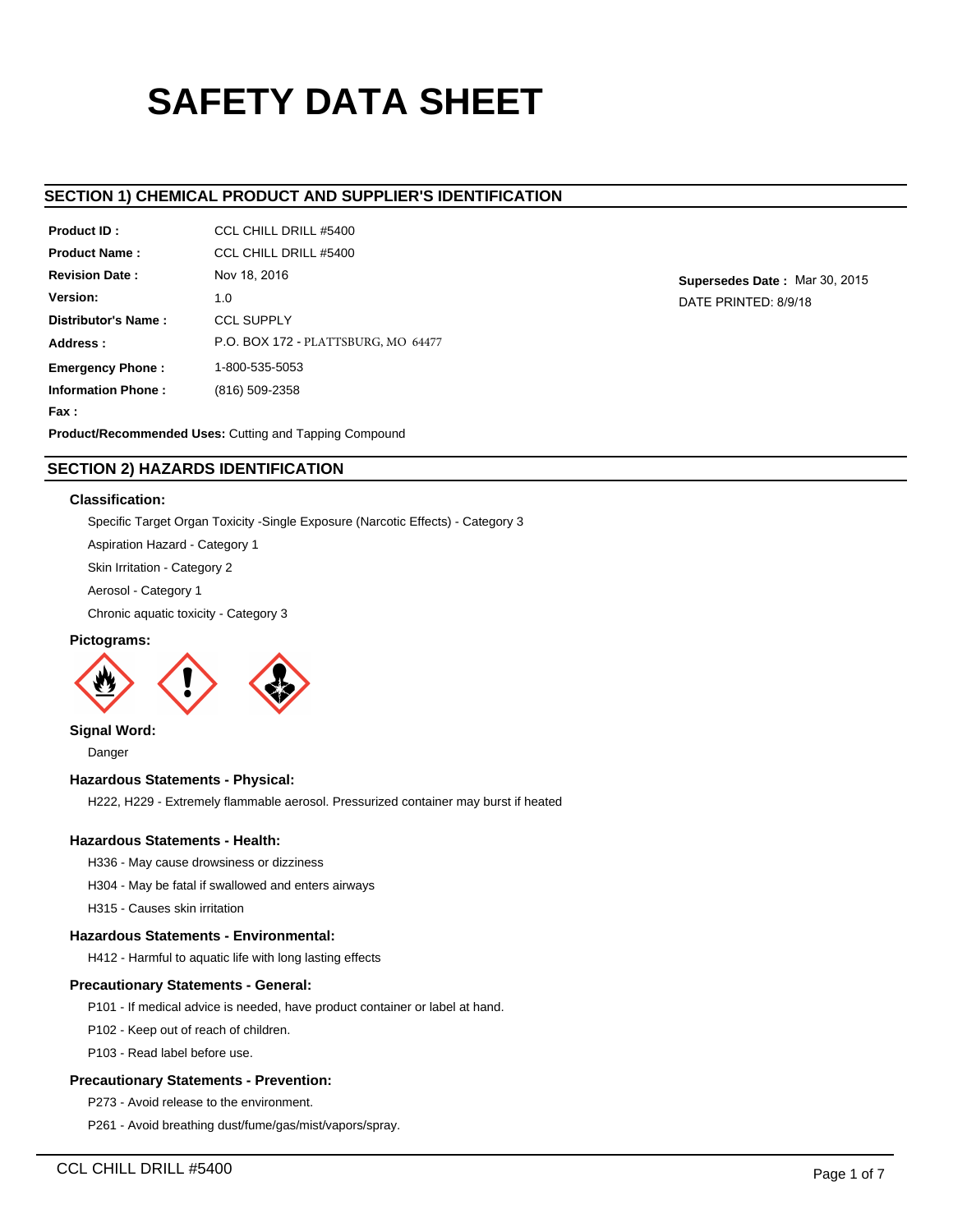- Use only outdoors or in a well-ventilated area.

P271 - Use only outdoors or in a well-verlulated area.<br>P210 - Keep away from heat, hot surfaces, sparks, open flames and other ignition sources. No smoking.

P211 - Do not spray on an open flame or other ignition source.

P251 - Do not pierce or burn, even after use.

P264 - Wash thoroughly after handling.

P280 - Wear protective gloves/protective clothing/eye protection/face protection.

#### **Precautionary Statements - Response:**

P304 + P340 - IF INHALED: Remove person to fresh air and keep comfortable for breathing.

P312 - Call a POISON CENTER or doctor/physician if you feel unwell.

P301 + P310 - IF SWALLOWED: Immediately call a POISON CENTER or doctor/physician.

P331 - Do NOT induce vomiting.

P302 + P352 - IF ON SKIN: Wash with plenty of soap and water.

P332 + P313 - If skin irritation occurs: Get medical advice/attention.

P362 + P364 - Take off contaminated clothing and wash it before reuse.

#### **Precautionary Statements - Storage:**

P403 + P405 - Store in a well-ventilated place. Store locked up.

P410 - Protect from sunlight.

P412 - Do not expose to temperatures exceeding 50°C/122°F.

## **Precautionary Statements - Disposal:**

P501 - Dispose of contents and container in accordance with all local, regional, national and international regulations.

## **SECTION 3) COMPOSITION / INFORMATION ON INGREDIENTS**

|                                      | <b>CAS</b>   | <b>Chemical Name</b>               | % by Weight  |  |
|--------------------------------------|--------------|------------------------------------|--------------|--|
|                                      | 0061788-76-9 | <b>CHLOROALKANES</b>               | 33% - 58%    |  |
|                                      | 0064742-47-8 | ISOPARAFFINIC PETROLEUM DISTILLATE | $9\% - 20\%$ |  |
|                                      | 0000075-28-5 | <b>ISOBUTANE</b>                   | $8\% - 18\%$ |  |
| <b>SECTION 4) FIRST-AID MEASURES</b> |              |                                    |              |  |

## **Inhalation:**

Remove source of exposure or move person to fresh air and keep comfortable for breathing.

If exposed/feel unwell/concerned: Call a POISON CENTER/doctor.

Eliminate all ignition sources if safe to do so.

#### **Eye Contact:**

Remove source of exposure or move person to fresh air. Rinse eyes cautiously with lukewarm, gently flowing water for several minutes, while holding the eyelids open. Remove contact lenses, if present and easy to do. Continue rinsing for a duration of 15-20 minutes. Take care not to rinse contaminated water into the unaffected eye or onto the face. If eye irritation persists: Get medical advice/attention.

#### **Skin Contact:**

Take off immediately all contaminated clothing, shoes and leather goods (e.g. watchbands, belts). Gently blot or brush away excess product. Wash with plenty of lukewarm, gently flowing water for a duration of 15-20 minutes. Call a POISON CENTER/doctor if you feel unwell. Store contaminated clothing under water and wash before reuse or discard.

#### **Ingestion:**

Rinse mouth. Do NOT induce vomiting. Immediately call a POISON CENTER/doctor. If vomiting occurs naturally, lie on your side, in the recovery position.

Never give anything by mouth to an unconscious or convulsing victim. Keep person warm and quiet.

## **SECTION 5) FIRE-FIGHTING MEASURES**

## **Suitable Extinguishing Media:**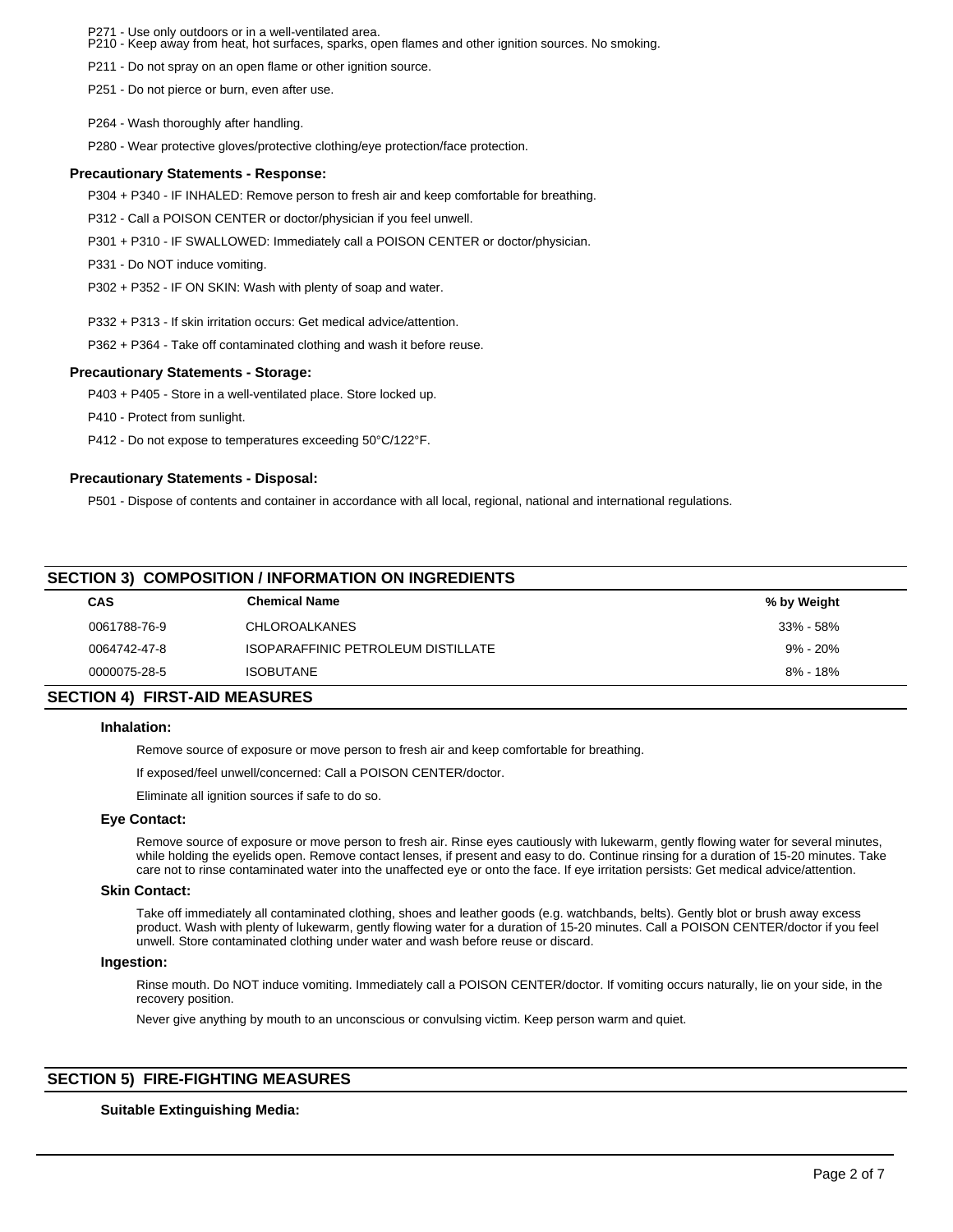Use water, fog, dry chemical, or carbon dioxide.

Carbon dioxide can displace oxygen. Use caution when applying carbon dioxide in confined spaces. Simultaneous use of foam and water on the same surface is to be avoided as water destroys the foam.

## **Unsuitable Extinguishing Media:**

Water may be ineffective but can be used to cool containers exposed to heat or flame.

#### **Specific Hazards in Case of Fire:**

Contents under pressure. Keep away from ignition sources and open flames. Exposure of containers to extreme heat and flames can cause them to rupture often with violent force.

Aerosol cans may rupture when heated. Heated cans may burst.

In fire, will decompose to carbon dioxide, carbon monoxide

## **Fire-Fighting Procedures:**

Isolate immediate hazard area and keep unauthorized personnel out. Stop spill/release if it can be done safely. Move undamaged containers from immediate hazard area if it can be done safely. Water spray may be useful in minimizing or dispersing vapors and to protect personnel.

Dispose of fire debris and contaminated extinguishing water in accordance with official regulations.

#### **Special Protective Actions:**

Wear protective pressure self-contained breathing apparatus (SCBA)and full turnout gear.

Care should always be exercised in dust/mist areas.

## **SECTION 6) ACCIDENTAL RELEASE MEASURES**

#### **Emergency Procedure:**

Flammable/combustible material.

ELIMINATE all ignition sources (no smoking, flares, sparks, or flames in immediate area). Stay upwind; keep out of low areas. Immediately turn off or isolate any source of ignition. Keep unnecessary people away; isolate hazard area and deny entry. Do not touch or walk through spilled material. Clean up immediately. Use absorbent sweeping compound to soak up material and put into suitable container for proper disposal.

#### **Recommended Equipment:**

Wear safety glasses and gloves.

#### **Personal Precautions:**

ELIMINATE all ignition sources (no smoking, flares, sparks, or flames in immediate area). Use explosion proof equipment. Avoid breathing vapor. Avoid contact with skin, eye or clothing. Do not touch damaged containers or spilled materials unless wearing appropriate protective clothing.

#### **Environmental Precautions:**

Stop spill/release if it can be done safely. Prevent spilled material from entering sewers, storm drains, other unauthorized drainage systems and natural waterways by using sand, earth, or other appropriate barriers.

## **SECTION 7) HANDLING AND STORAGE**

#### **General:**

For industrial and institutional use only. For use by trained personnel only. Keep away from children. Wash hands after use. Do not get in eyes, on skin or on clothing. Do not breathe vapors or mists. Use good personal hygiene practices. Eating, drinking and smoking in work areas is prohibited. Remove contaminated clothing and protective equipment before entering eating areas. Eyewash stations and showers should be available in areas where this material is used and stored.

## **Ventilation Requirements:**

Use only with adequate ventilation to control air contaminants to their exposure limits. The use of local ventilation is recommended to control emissions near the source.

#### **Storage Room Requirements:**

Keep container(s) tightly closed and properly labeled. Store in cool, dry, well-ventilated areas away from heat, direct sunlight and incompatibilities. Store in approved containers and protect against physical damage. Keep containers securely sealed when not in use. Indoor storage should meet OSHA standards and appropriate fire codes. Containers that have been opened must be carefully resealed to prevent leakage. Empty container retain residue and may be dangerous.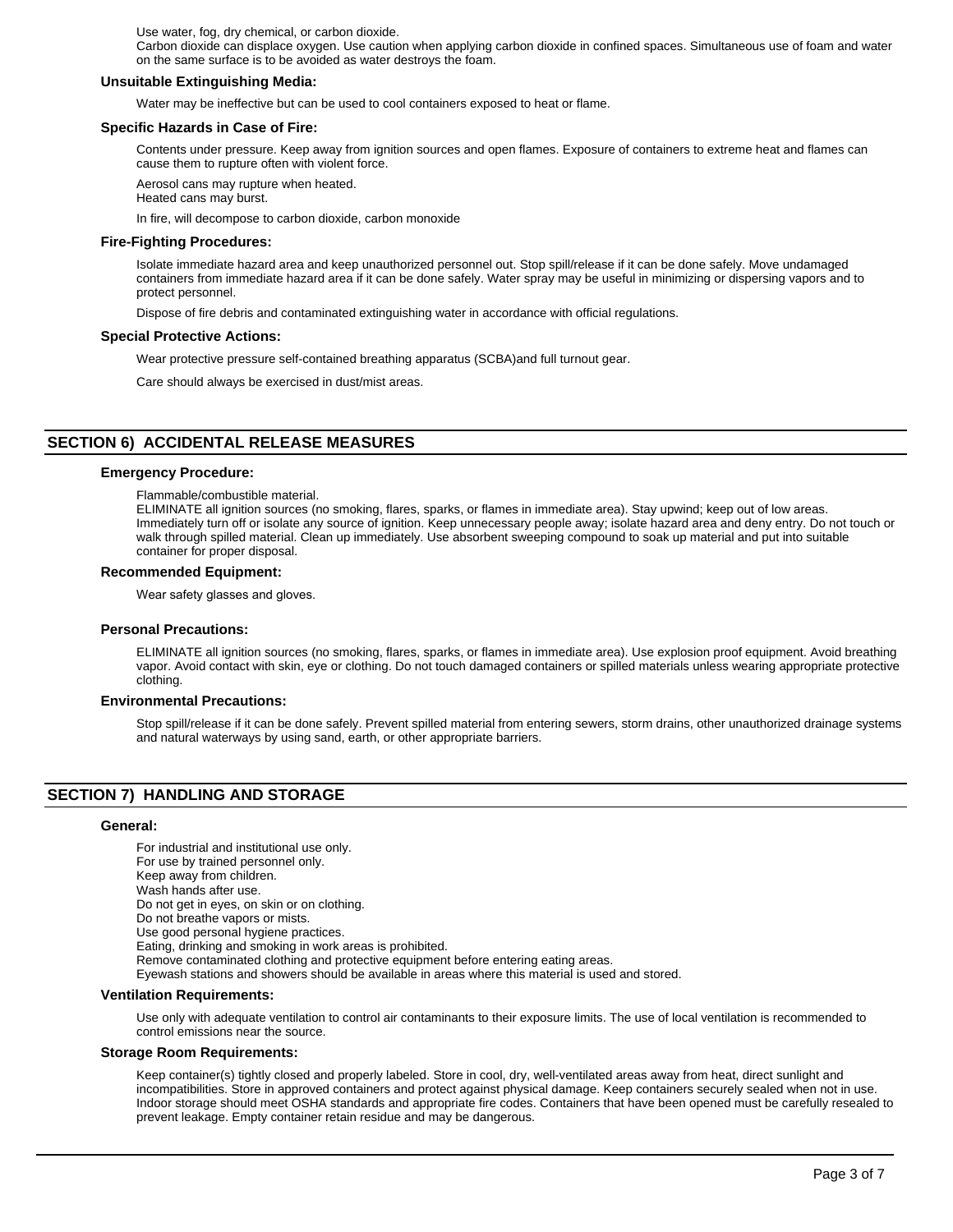Do not cut, drill, grind, weld, or perform similar operations on or near containers. Do not pressurize containers to empty them. Ground all structures, transfer containers and equipment to conform to the national electrical code. Use procedures that prevent static electrical sparks. Static electricity may accumulate and create a fire hazard.

Store at temperatures below 120°F.

## **SECTION 8) EXPOSURE CONTROLS, PERSONAL PROTECTION**

## **Eye Protection:**

Chemical goggles, safety glasses with side shields or vented/splash proof goggles. Contact lenses may absorb irritants. Particles may adhere to lenses and cause corneal damage.

## **Skin Protection:**

Wear gloves, long sleeved shirt, long pants and other protective clothing as required to minimize skin contact.

Use of gloves approved to relevant standards made from the following materials may provide suitable chemical protection: PVC, neoprene or nitrile rubber gloves. Suitability and durability of a glove is dependent on usage, e.g. frequency and duration of contact, chemical resistance of glove material, glove thickness, dexterity. Always seek advice from glove suppliers. Contaminated gloves should be replaced. Chemical-resistant clothing is recommended to avoid prolonged contact. Avoid unnecessary skin contact.

## **Respiratory Protection:**

If engineering controls do not maintain airborne concentrations to a level which is adequate to protect worker, a respiratory protection program that meets or is equivalent to OSHA 29 CFR 1910.134 and ANSI Z88.2 should be followed. Check with respiratory protective equipment suppliers. Where air-filtering respirators are suitable, select an appropriate combination of mask and filter. Select a filter suitable for combined particulate/organic gases and vapors.

When spraying more than one half can continuously or more than one can consecutively, use NIOSH approved respirator.

| <b>Chemical Name</b>                                          | OSHA<br>TWA<br>(ppm) | OSHA<br>TWA<br>(mq/m3) | <b>OSHA</b><br><b>STEL</b><br>(ppm) | <b>OSHA</b><br>STEL<br>(mg/m3) | OSHA-<br>Tables-<br>Z1,2,3 | <b>OSHA</b><br>Carcinogen | OSHA<br>Skin<br>designation | <b>NIOSH</b><br>TWA<br>(ppm) | <b>NIOSH</b><br><b>TWA</b><br>(mg/m3) | <b>NIOSH</b><br>STEL<br>(ppm) | <b>NIOSH</b><br>STEL<br>(mg/m3) | <b>NIOSH</b><br>Carcinogen |
|---------------------------------------------------------------|----------------------|------------------------|-------------------------------------|--------------------------------|----------------------------|---------------------------|-----------------------------|------------------------------|---------------------------------------|-------------------------------|---------------------------------|----------------------------|
| <b>ISOBUTANE</b>                                              |                      |                        |                                     |                                |                            |                           |                             | 800                          | 1900                                  |                               |                                 |                            |
| <b>ISOPARAFFINIC</b><br><b>PETROLEUM</b><br><b>DISTILLATE</b> | 500                  | 2000                   |                                     |                                |                            |                           |                             |                              |                                       |                               |                                 |                            |

| Chemical Name                                          | <b>ACGIH</b><br><b>TWA</b><br>(ppm) | <b>ACGIH</b><br><b>TWA</b><br>(mg/m3) | ACGIH<br><b>STEL</b><br>(ppm) | ACGIH<br><b>STEL</b><br>(mg/m3) |
|--------------------------------------------------------|-------------------------------------|---------------------------------------|-------------------------------|---------------------------------|
| <b>ISOBUTANE</b>                                       | 1000                                |                                       |                               |                                 |
| <b>ISOPARAFFINIC</b><br>PETROLEUM<br><b>DISTILLATE</b> |                                     |                                       |                               |                                 |

## **SECTION 9) PHYSICAL AND CHEMICAL PROPERTIES**

#### **Physical and Chemical Properties**

| Density                 | 8.77186 lb/gal |
|-------------------------|----------------|
| Density VOC             | 1.31578 lb/gal |
| % VOC                   | 15.00000%      |
| <b>VOC Actual</b>       | 1.31578 lb/gal |
| VOC Actual              | 157.66974 g/l  |
| <b>VOC Regulatory</b>   | 1.31578 lb/gal |
| <b>VOC Regulatory</b>   | 157.66974 g/l  |
|                         |                |
| Appearance              | N.A.           |
| Odor Threshold          | N.A.           |
| <b>Odor Description</b> | N.A.           |
| pH                      | N.A.           |
| <b>Water Solubility</b> | Nil            |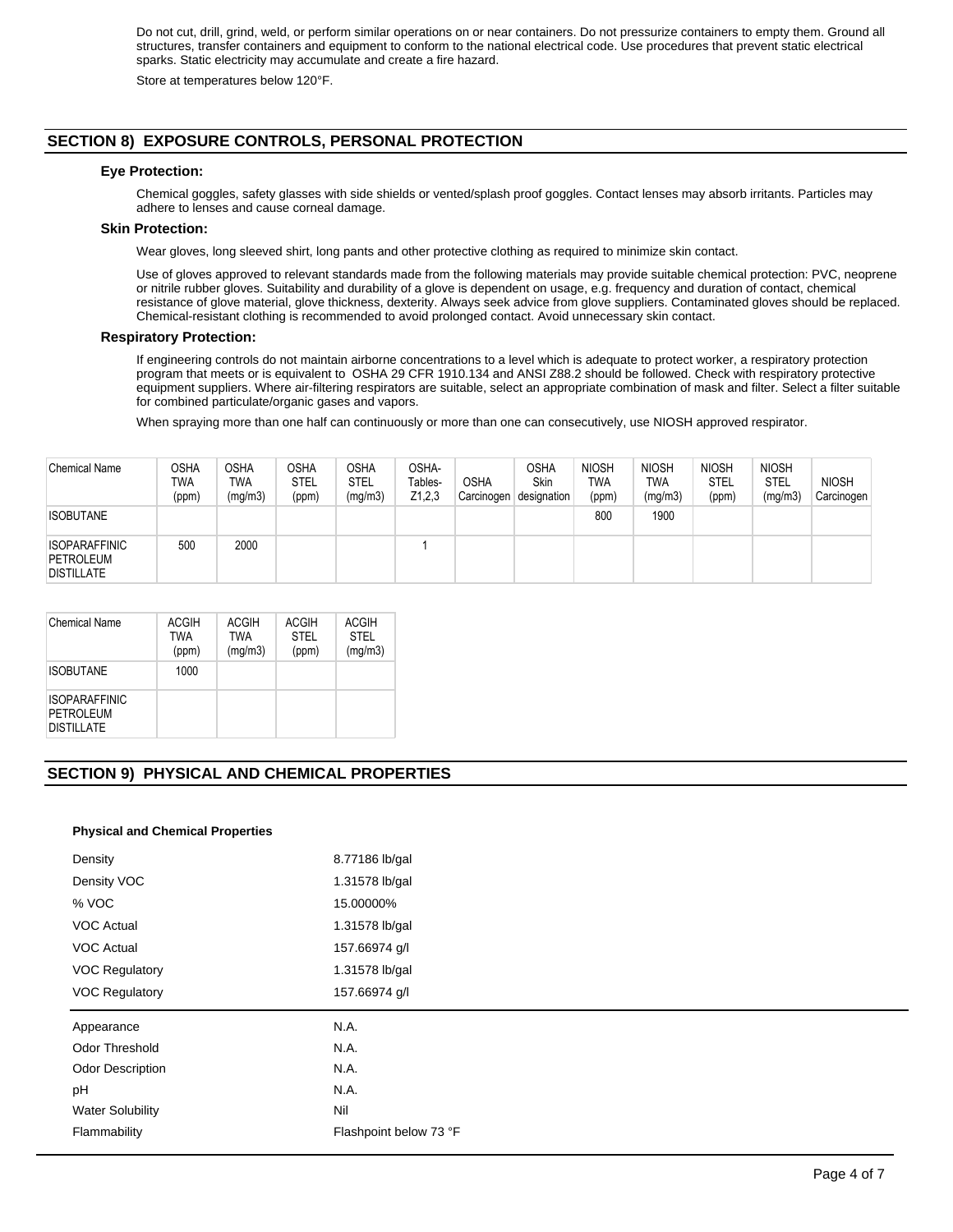| <b>Flash Point Symbol</b>    | N.A.              |
|------------------------------|-------------------|
| Flash Point                  | N.A.              |
| Viscosity                    | N.A.              |
| Lower Explosion Level        | N.A.              |
| <b>Upper Explosion Level</b> | N.A.              |
| <b>Melting Point</b>         | N.A.              |
| Vapor Density                | Slower than ether |
| <b>Freezing Point</b>        | N.A.              |
| Low Boiling Point            | N.A.              |
| <b>High Boiling Point</b>    | 300 °F            |
| Decomposition Pt             | N.A.              |
| <b>Auto Ignition Temp</b>    | N.A.              |
| <b>Evaporation Rate</b>      | Slower than ether |

## **SECTION 10) STABILITY AND REACTIVITY**

## **Stability:**

Stable.

## **Conditions to Avoid:**

High temperatures.

## **Incompatible Materials:**

None known.

## **Hazardous Reactions/Polymerization:**

Will not occur.

## **Hazardous Decomposition Products:**

In fire, will decompose to carbon dioxide, carbon monoxide.

## **SECTION 11) TOXICOLOGICAL INFORMATION**

## **Skin Corrosion/Irritation:**

Overexposure will cause defatting of skin.

## **Serious Eye Damage/Irritation:**

Overexposure will cause redness and burning sensation.

## **Carcinogenicity:**

No data available

## **Germ Cell Mutagenicity:**

No data available

#### **Reproductive Toxicity:**

No data available

**Respiratory/Skin Sensitization:**

No data available

## **Specific Target Organ Toxicity - Single Exposure:**

May cause drowsiness or dizziness

## **Specific Target Organ Toxicity - Repeated Exposure:**

No data available

## **Aspiration Hazard:**

May be fatal if swallowed and enters airways

## **Acute Toxicity:**

Inhalation: effect of overexposure include irritation of respiratory tract, headache, dizziness, nausea, and loss of coordination. Extreme overexposure may result in unconsciousness and possibly death.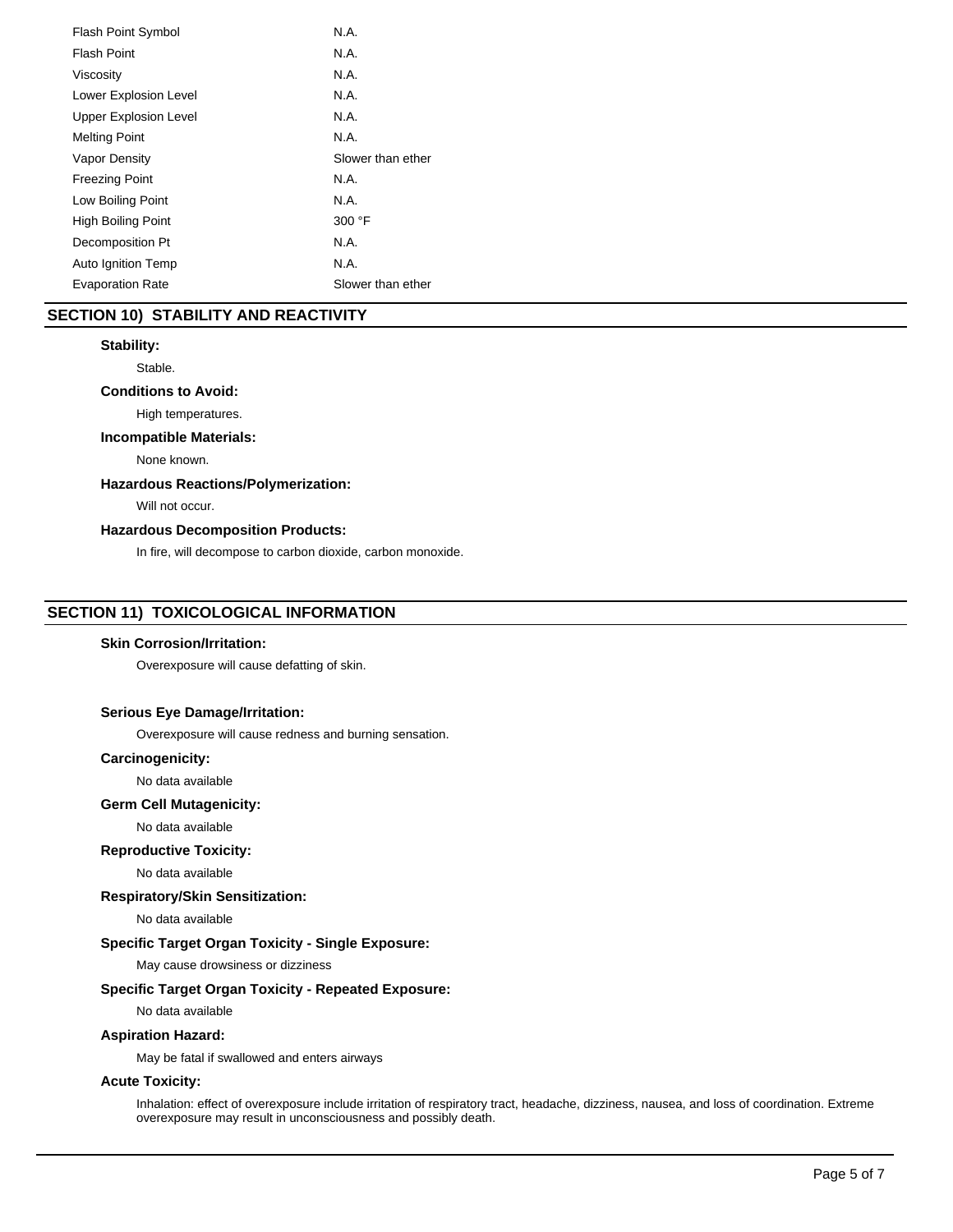LC50 (mouse, inhalation): 520,000 ppm (52%); 2-hour exposure.(4)

## **SECTION 12) ECOLOGICAL INFORMATION**

## **Toxicity:**

Harmful to aquatic life with long lasting effects

## **Persistence and Degradability:**

No data available.

**Bio-Accumulative Potential:**

No data available.

## **Mobility in Soil:**

No data available.

## **Other Adverse Effects:**

No data available.

## Bio-accumulative Potential

0064742-47-8 ISOPARAFFINIC PETROLEUM DISTILLATE

Contains constituents with the potential to bio accumulate.

#### Mobility in Soil

0064742-47-8 ISOPARAFFINIC PETROLEUM DISTILLATE

Floats on water. Contains volatile constituents. Evaporates within a day from water or soil surfaces. Large volumes may penetrate soil and could contaminate groundwater.

#### Persistence and Degradability

0064742-47-8 ISOPARAFFINIC PETROLEUM DISTILLATE

Expected to be inherently biodegradable. The volatile constituents will oxidize rapidly by photochemical reactions in air.

## **SECTION 13) DISPOSAL CONSIDERATIONS**

## **Water Disposal:**

Under RCRA, it is the responsibility of the user of the product, to determine at the time of disposal whether the product meets RCRA criteria for hazardous waste. Waste management should be in full compliance with federal, state, and local laws.

Empty containers retain product residue which may exhibit hazards of material, therefore do not pressurize, cut, glaze, weld or use for any other purposes. Return drums to reclamation centers for proper cleaning and reuse.

## **SECTION 14) TRANSPORT INFORMATION**

#### **U.S. DOT Information:**

Consumer Commodity, ORM-D

## **IMDG Information:**

Consumer Commodity, ORM-D

## **IATA Information:**

Consumer Commodity, ORM-D

## **SECTION 15) REGULATORY INFORMATION**

| <b>CAS</b>   | <b>Chemical Name</b> | ∣% By Weight | <b>Regulation List</b>            |
|--------------|----------------------|--------------|-----------------------------------|
| 0000075-28-5 | ISOBUTANE            |              | 8% - 18% SARA312, VOC TSCA, ACGIH |
| 0061788-76-9 | <b>CHLOROALKANES</b> |              | 33% - 58% SARA312, SARA313, TSCA  |